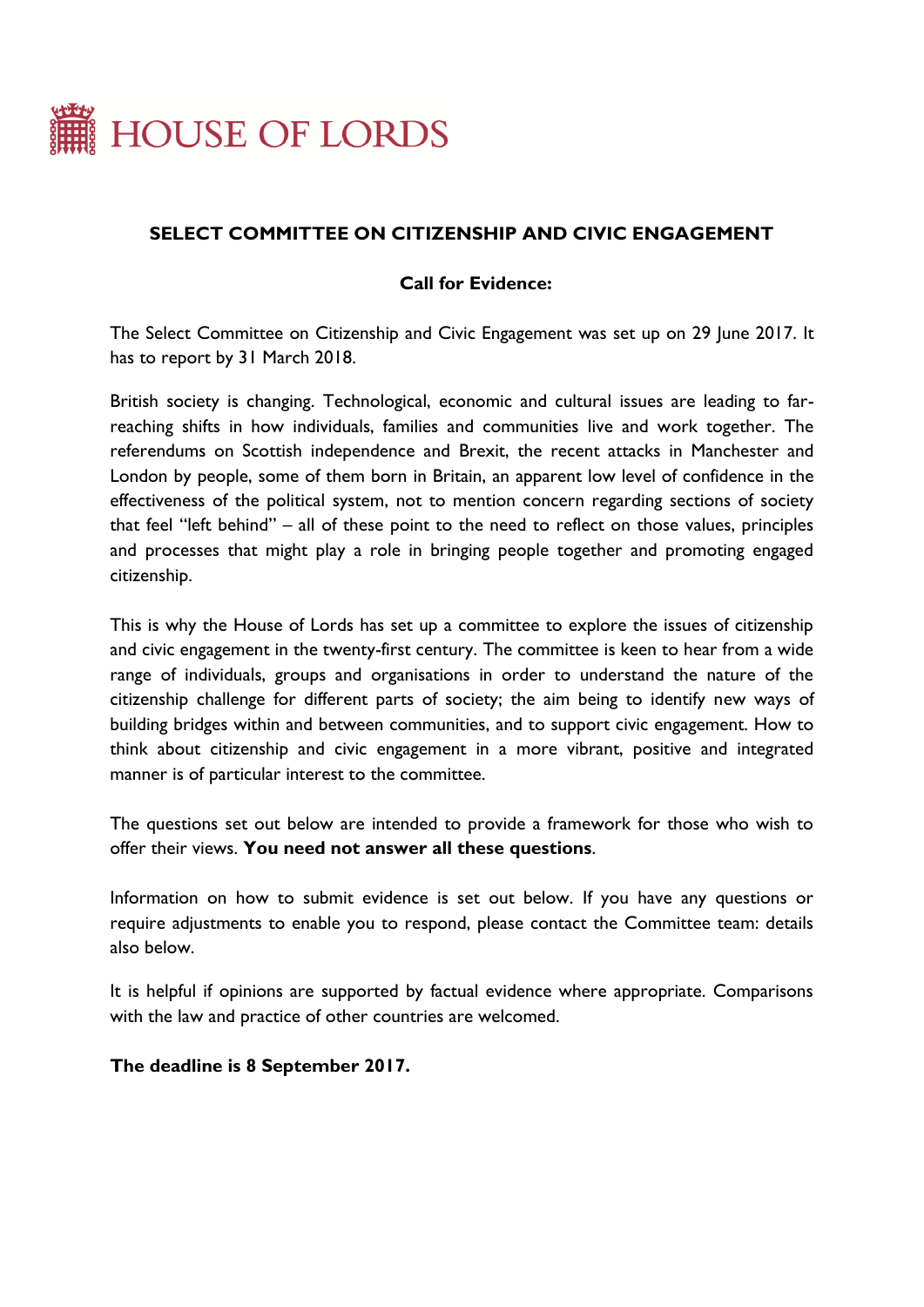- 1. What does citizenship and civic engagement mean in the  $21<sup>st</sup>$  century? Why does it matter, and how does it relate to questions of identity?
- 2. Citizenship is partly about membership and belonging. Are there ways we could strengthen people's identity as citizens, whether they are citizens by birth or naturalisation? Could citizenship ceremonies or events throughout the educational process play a role? Should pride in being or becoming British be encouraged?
- 3. Civic engagement can be seen as both a responsibility and a right of citizenship. Beyond the existing legal framework, should citizens have additional formal rights and responsibilities? How do you see the relationship between the two? Should they have the force of law individually or be presented as reciprocal duties between citizen and state? How should they be monitored and/or enforced?
- 4. Do current laws encourage active political engagement? What are your views on changes to the franchise for national or local elections, including lowering the voting age? Should changes be made to the voting process or the voting registration process?
- 5. What should be the role of education in teaching and encouraging good citizenship? At what stages, from primary school through to university, should it be (a) available, and (b) compulsory? Should there be any exemptions? Should there be more emphasis on political participation, both inside and outside classes? How effective is current teaching? Do the curriculum and the qualifications that are currently offered need amending?
- 6. Do voluntary citizenship programmes such as the National Citizen Service do a good job of creating active citizens? Are they the right length? Should they be compulsory, and if so, when? Should they include a greater political element? Should they lead to a more public citizenship ceremony? Are they good value for money? What other routes exist for creating active citizens?
- 7. How can society support civic engagement? What responsibility should central government, devolved and local governments, third sector organisations and the individual have for encouraging civic engagement? What can the Government and Parliament do to support civil society initiatives to increase civic engagement?
- 8. What are the values that all of us who live in Britain should share and support? Can you identify any threats to these values, which affect the citizenship of, for instance, women or various minority groups? If so, how can their citizenship be strengthened?
- 9. Why do so many communities and groups feel "left behind"? Are there any specific factors which act as barriers to active citizenship faced by different communities or groups white, BME, young, old, rural, urban? How might these barriers be overcome?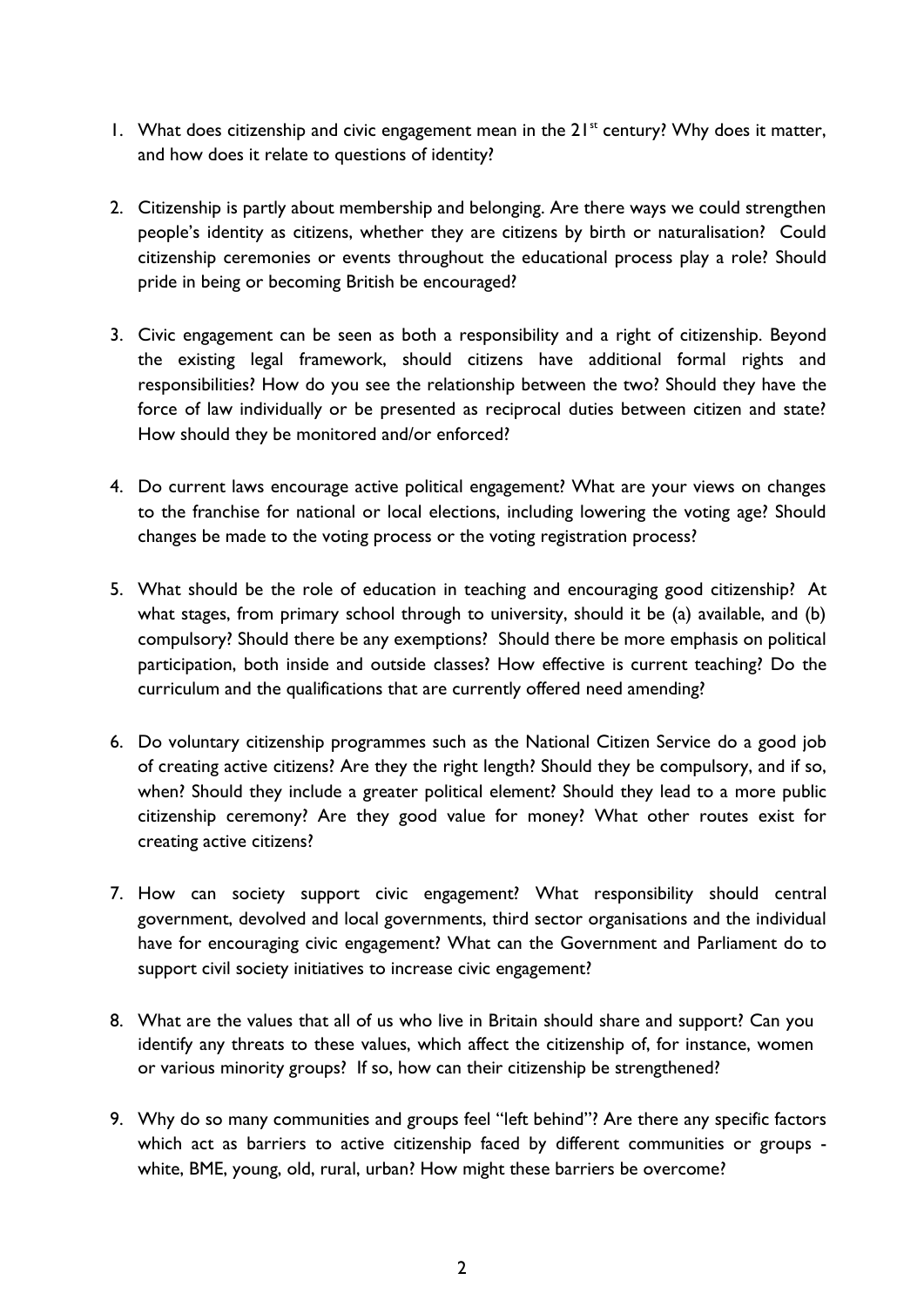- 10. How do you see the relationship between citizenship and civic engagement on the one hand and social cohesion and integration on the other? What effect does the level of diversity in schools and workplaces have on integration in society as a whole? How can diversity and integration be increased concurrently?
- 11. How important are levels of English proficiency for first and second generation immigrants and what could be done to increase them, including through support for ESOL classes? Are there particular barriers faced by newcomers to Britain? Could the naturalisation process, including the citizenship test, be improved and if so, how?
- 12. Can you give examples of initiatives and role models that have helped promote a positive vision of British Citizenship within a tolerant and cohesive society?